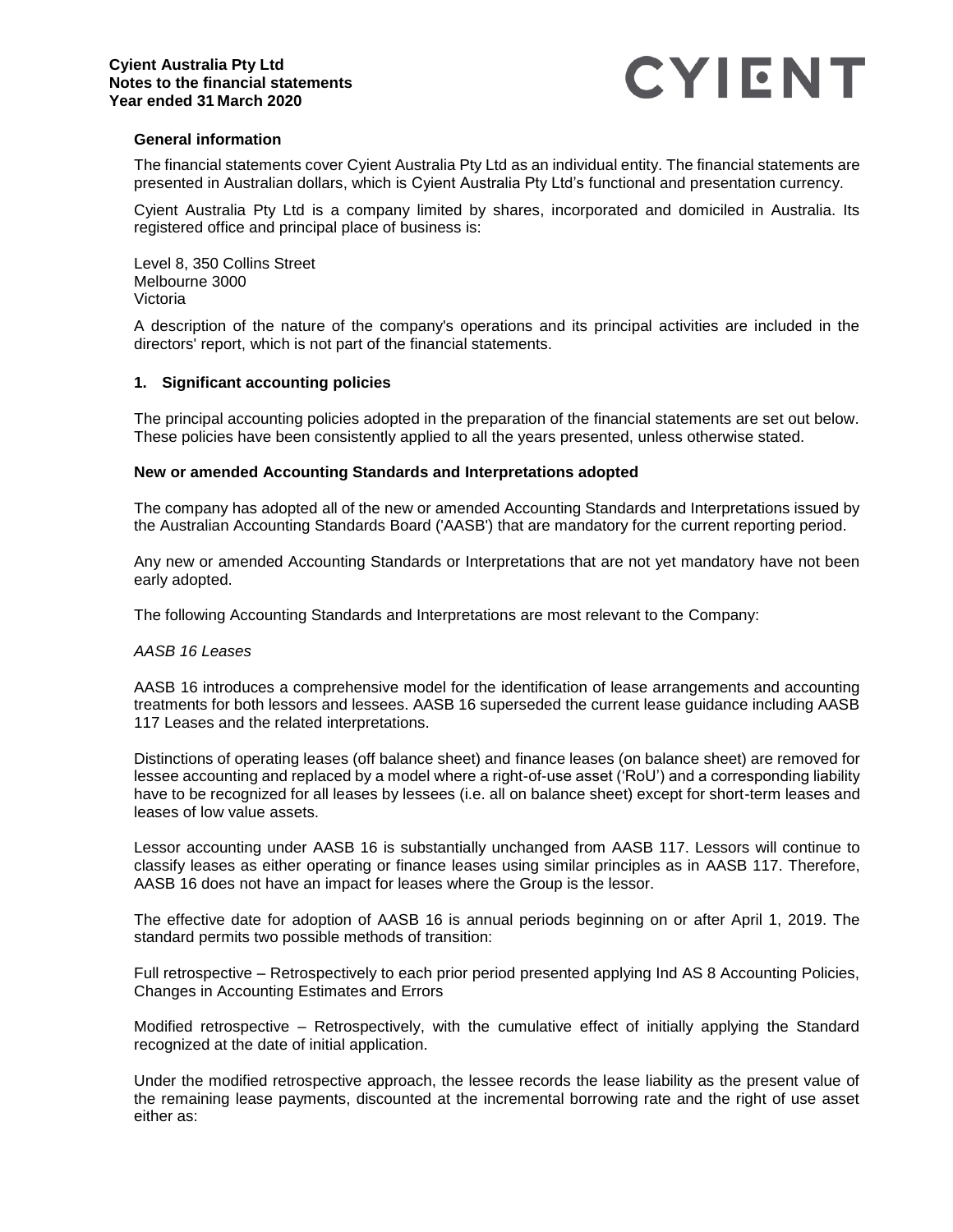# **Significant accounting policies (continued)**

# **AASB 16 Leases (continued)**

Its carrying amount as if the standard had been applied since the commencement date, but discounted at lessee's incremental borrowing rate at the date of initial application or

An amount equal to the lease liability, adjusted by the amount of any prepaid or accrued lease payments related to that lease recognized under AASB 117 immediately before the date of initial application.

On completion of evaluation of the effect of adoption of AASB 16, the Company has used 'Modified Retrospective Approach' for transitioning to AASB 16, and take the cumulative adjustment to retained earnings, on the date of initial application (April 1, 2019). Accordingly, comparatives for the year ended March 31, 2019 will not be retrospectively adjusted.

Upon adoption of AASB 16, the Company applied a single recognition and measurement approach for all leases for which it is the lessee, except for short-term leases and leases of low-value assets. The Group recognised lease liabilities to make lease payments and right-of-use assets representing the right to use the underlying assets.

As at April 1, 2019:

'Right-of-use assets' were recognised and presented separately in the balance sheet; Lease liabilities were recognised and included under 'financial liabilities'; 'Retained earnings' decreased due to the net impact of these adjustments.

For the year ended March 31, 2020:

Depreciation expense increased because of the depreciation of additional assets recognised (i.e., increase in right-of-use assets, net of the decrease in 'Property, plant and equipment'). This resulted in increase in Depreciation and Amortization Expenses of \$1,412,769.

Rent expense included in 'Other expenses' decreased by \$1,132,811.

'Finance costs' increased by \$ 97,443.

Cash outflows from operating activities decreased by \$1,736,930 and cash outflows from financing activities increased by the same amount, relating to decrease in operating lease payments and increase in principal and interest payments of lease liabilities.

## **Basis of preparation and presentation**

These general-purpose financial statements have been prepared in accordance with Australian Accounting Standards - Reduced Disclosure Requirements and Interpretations issued by the Australian Accounting Standards Board ('AASB') and the *Corporations Act 2001,* as appropriate for for-profit oriented entities.

The financial statements have been prepared on a historical cost basis and on accrual basis.

Historical cost is generally based on the fair value of the consideration given in exchange for goods and services.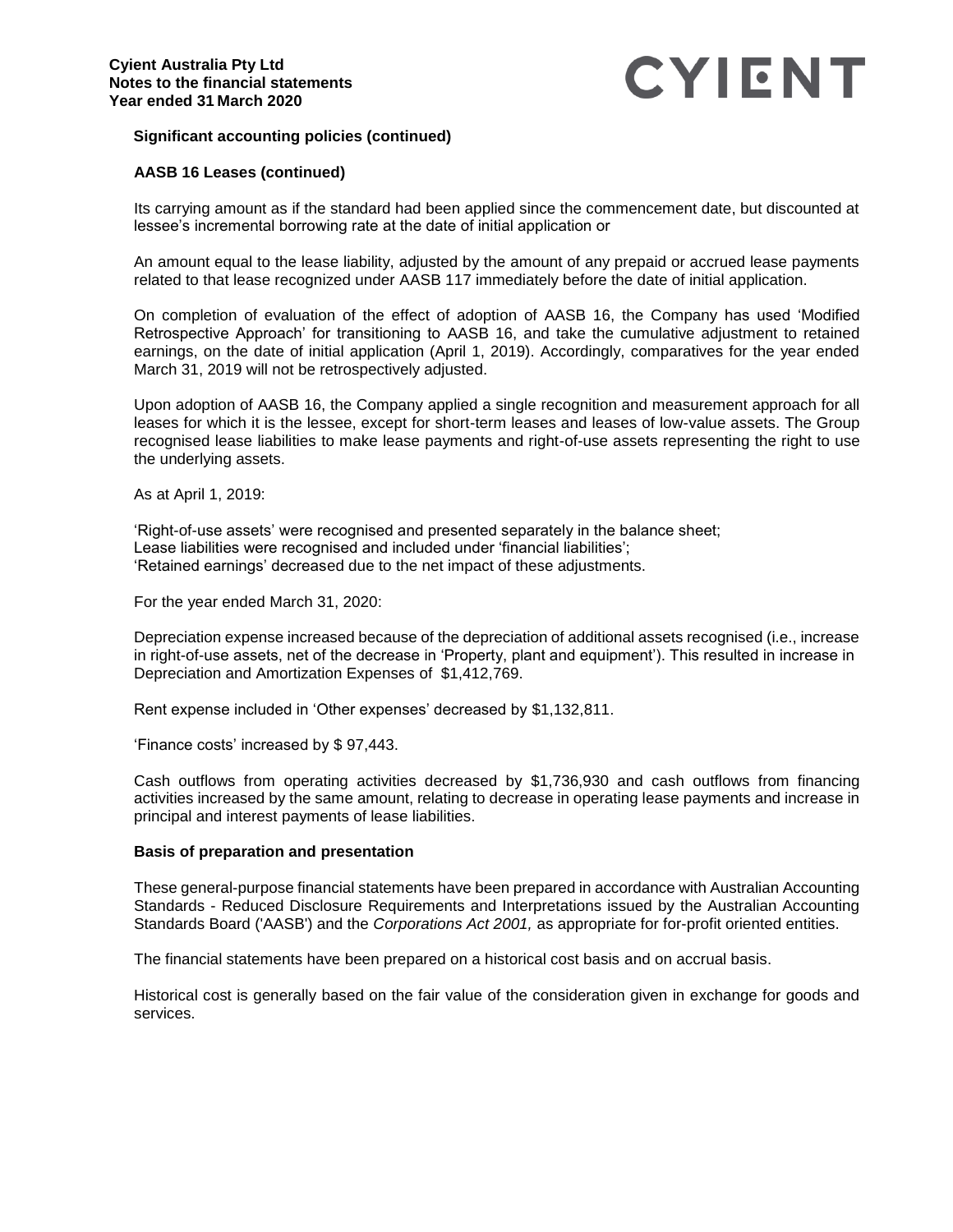# **Significant accounting policies (continued)**

# **Fair value measurement**

Fair value is the price that would be received to sell an asset or paid to transfer a liability in an orderly transaction between market participants at the measurement date, regardless of whether that price is directly observable or estimated using another valuation technique. In estimating the fair value of an asset or a liability, the company takes into account the characteristics of asset or liability of market participants would take those characteristics into account when pricing the asset or liability at the measurement date.

Fair value for measurement and/or disclosure purposes in these financial statements is determined on such a basis, except for share-based payment transactions that are within the scope of AASB 2 *Share-based Payments* and leasing transactions that are within the scope of AASB 16 *Leases*.

Fair value is measured using the assumptions that market participants would use when pricing the asset or liability, assuming they act in their economic best interests. For non-financial assets, the fair value measurement is based on its highest and best use. Valuation techniques that are appropriate in the circumstances and for which sufficient data are available to measure fair value, are used, maximising the use of relevant observable inputs and minimising the use of unobservable inputs.

Assets and liabilities measured at fair value are classified, into three levels, using a fair value hierarchy that reflects the significance of the inputs used in making the measurements. Classifications are reviewed at each reporting date and transfers between levels are determined based on a reassessment of the lowest level of input that is significant to the fair value measurement.

For recurring and non-recurring fair value measurements, external valuers may be used when internal expertise is either not available or when the valuation is deemed to be significant. External valuers are selected based on market knowledge and reputation. Where there is a significant change in fair value of an asset or liability from one period to another, an analysis is undertaken, which includes a verification of the major inputs applied in the latest valuation and a comparison, where applicable, with external sources of data.

In addition, for financial reporting purposes, fair value measurements are categorized into Level 1, 2, or 3 based on the degree to which the inputs to the fair value measurements are observable and the significance of the inputs to the fair value measurement in its entirety, which are described as follows:

- Level 1 inputs are quoted prices (unadjusted) in active markets for identical assets or liabilities that the entity can access at the measurement date;
- Level 2 inputs are inputs, other than quoted prices included within Level 1, that are observable for the asset or liability, either directly or indirectly; and
- Level 3 inputs are unobservable inputs for the asset or liability.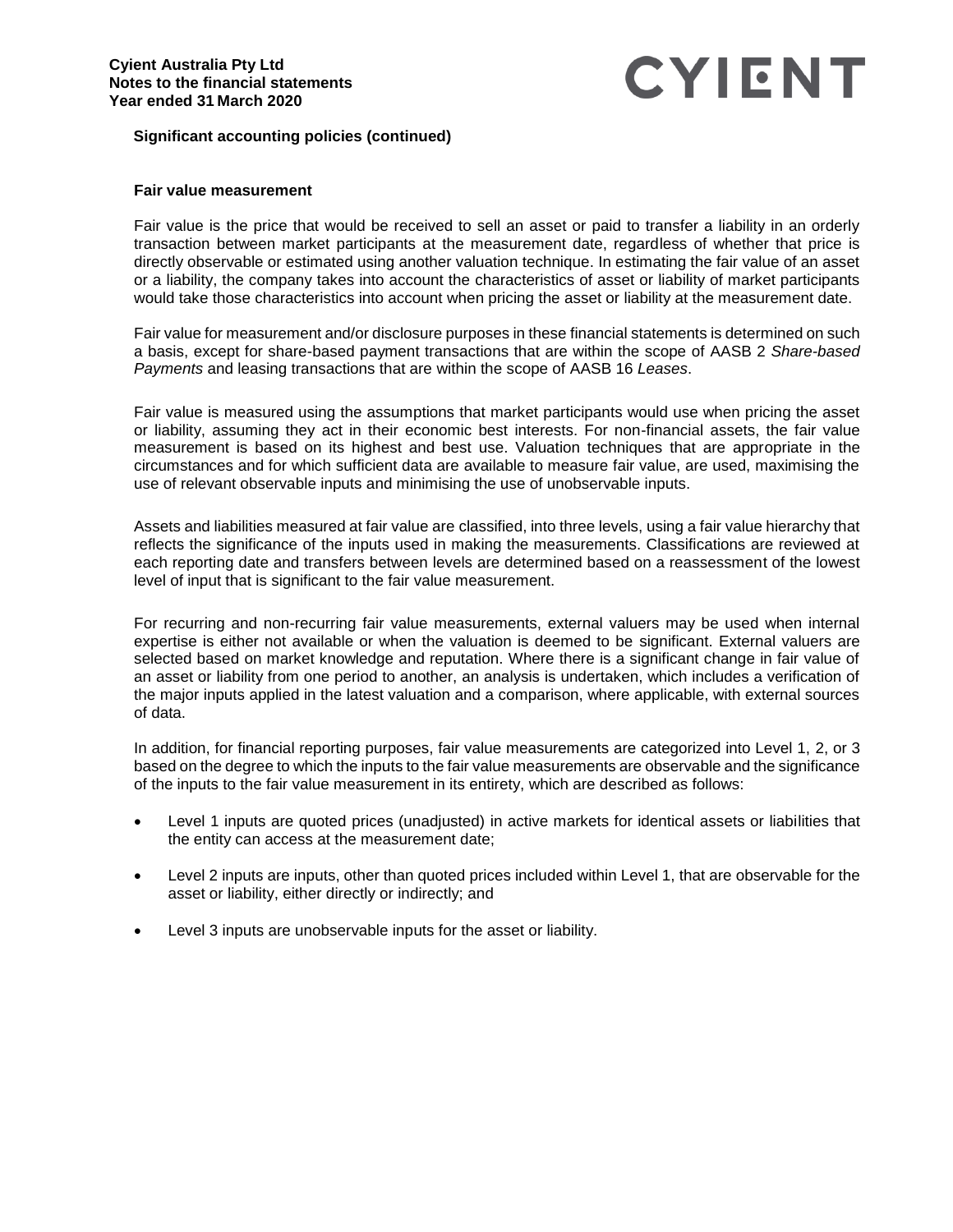# **Significant accounting policies (continued)**

# **Critical accounting estimates**

The preparation of the financial statements requires management to make estimates and assumptions considered in the reported amounts of assets and liabilities and disclosures relating to contingent liabilities as at the date of the financial statements and the reported amounts of income and expenditure for the periods presented.

The management believes that the estimates used in preparation of the financial statements are prudent and reasonable.

Future results could differ from these estimates. Estimates and underlying assumptions are reviewed on an ongoing basis. The effects of changes in accounting estimates are reflected in the financial statements in the period in which results are known and, if material, are disclosed in the financial statements.

# **Estimation of uncertainties relating to the global health pandemic from COVID-19**

The Company has considered internal and external sources of information up to the date of approval of these financial statements in evaluating the possible effects that may result from the pandemic relating to COVID-19 on the carrying amounts of trade and unbilled receivables and intangible assets. The Company has applied prudence in arriving at the estimates and assumptions and performed sensitivity analysis on the assumptions used. The Company is confident about the recoverability of these assets.

## **Business Combinations**

Acquisition of businesses are accounted for using the acquisition method. The consideration transferred in a business combination is measured at fair value, which is calculated as the sum of the acquisition-date fair value of the assets transferred by the Company, liabilities incurred by the company to the former owners of the acquire and the equity interest issued by the Company in exchange of control of the acquire. Acquisition related costs are generally recongnised in profit or loss as incurred.

Goodwill is measured as the excess of the sum of the consideration transferred, the amount of any noncontrolling interests in the acquiree, and the fair value of the acquirer's previously held equity interest in the acquiree (if any) over the net of the acquisition–date amounts of the identifiable assets acquired and the liabilities assumed. If those amounts are less than the fair value of the net identifiable assets of the business acquired, the difference is recognised as a gain on bargain purchase in the statement of profit or loss.

When the consideration transferred by the Company in a business combination includes assets or liabilities resulting from a contingent consideration arrangement, the contingent consideration is measured at its acquisition-date fair value and included as part of the consideration transferred in business combination. Changes in the fair value of the contingent consideration that qualify as measurement period adjustments are adjusted retrospectively, with corresponding adjustments against goodwill or capital reserve, as the case may be. Measurement period adjustments are adjustments that arise from the additional information obtained during the 'measurement period' (which cannot exceed one year form the acquisition date) about facts and circumstances that existed at the acquisition date.

The subsequent accounting for changes in the fair value of the contingent consideration that do not qualify as measurement period adjustments and are classified as an asset or liability are remeasured at fair value at subsequent reporting dates with the corresponding gain or loss being recognised in profit or loss.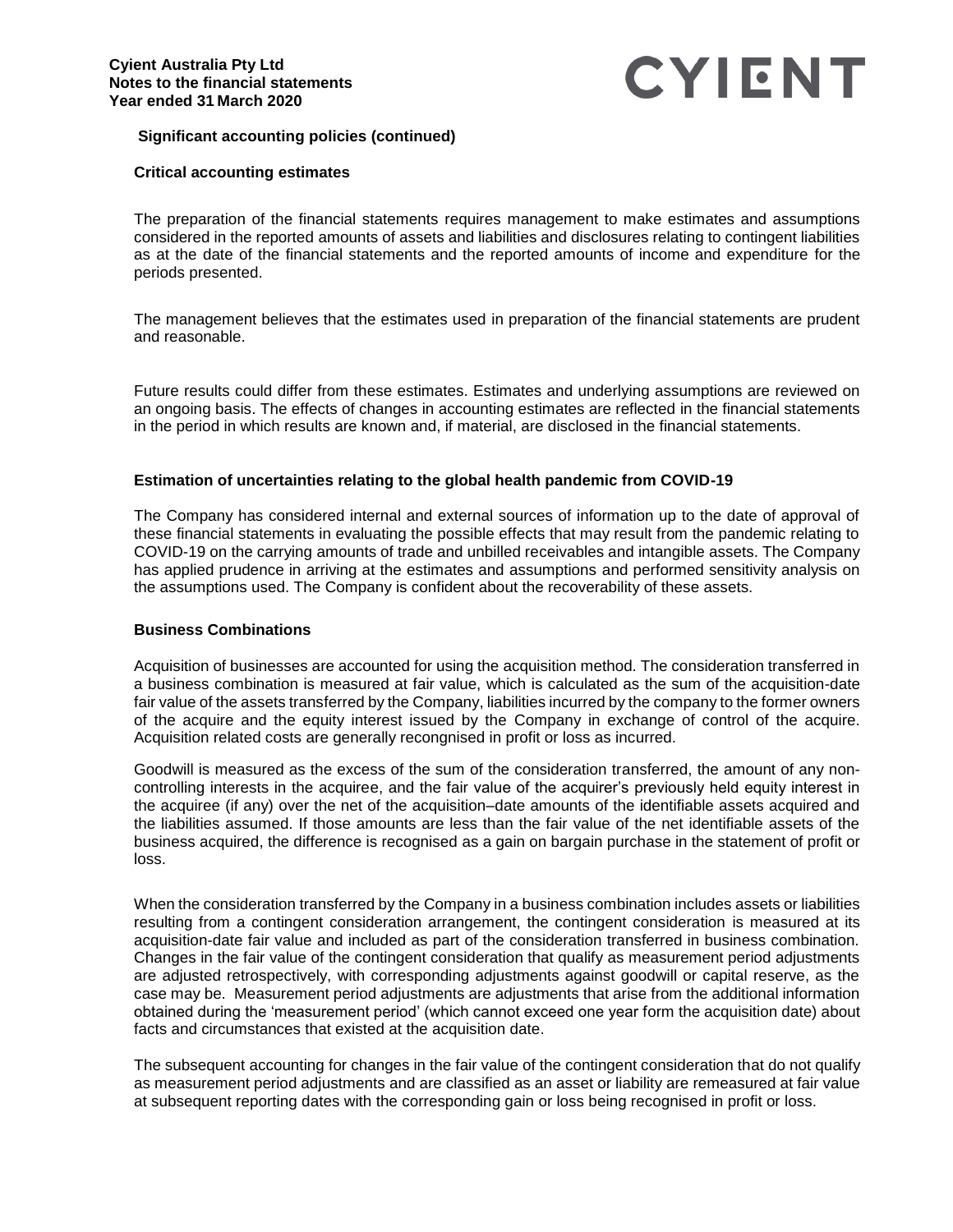# **Significant accounting policies (continued)**

## **Foreign currency transactions**

The financial statements are presented in Australian dollars, which is Cyient Australia Pty Ltd's functional and presentation currency.

Foreign currency transactions are translated into Australian dollars using the exchange rates prevailing at the dates of the transactions. Foreign exchange gains and losses resulting from the settlement of such transactions and from the translation at financial year-end exchange rates of monetary assets and liabilities denominated in foreign currencies are recognised in profit or loss.

### **Income taxes**

The income tax expense or benefit for the period is the tax payable on that period's taxable income based on the applicable income tax rate for each jurisdiction, adjusted by the changes in deferred tax assets and liabilities attributable to temporary differences, unused tax losses and the adjustment recognised for prior periods, where applicable.

Deferred tax assets and liabilities are recognised for temporary differences at the tax rates expected to be applied when the assets are recovered or liabilities are settled, based on those tax rates that are enacted or substantively enacted, except for:

- When the deferred income tax asset or liability arises from the initial recognition of goodwill or an asset or liability in a transaction that is not a business combination and that, at the time of the transaction, affects neither the accounting nor taxable profits; or
- When the taxable temporary difference is associated with interests in subsidiaries, associates or joint ventures, and the timing of the reversal can be controlled and it is probable that the temporary difference will not reverse in the foreseeable future.

Deferred tax assets are recognised for deductible temporary differences and unused tax losses only if it is probable that future taxable amounts will be available to utilise those temporary differences and losses.

The carrying amount of recognised and unrecognised deferred tax assets are reviewed at each reporting date. Deferred tax assets recognised are reduced to the extent that it is no longer probable that future taxable profits will be available for the carrying amount to be recovered. Previously unrecognised deferred tax assets are recognised to the extent that it is probable that there are future taxable profits available to recover the asset.

Deferred tax assets and liabilities are offset only where there is a legally enforceable right to offset current tax assets against current tax liabilities and deferred tax assets against deferred tax liabilities; and they relate to the same taxable authority on either the same taxable entity or different taxable entities which intend to settle simultaneously.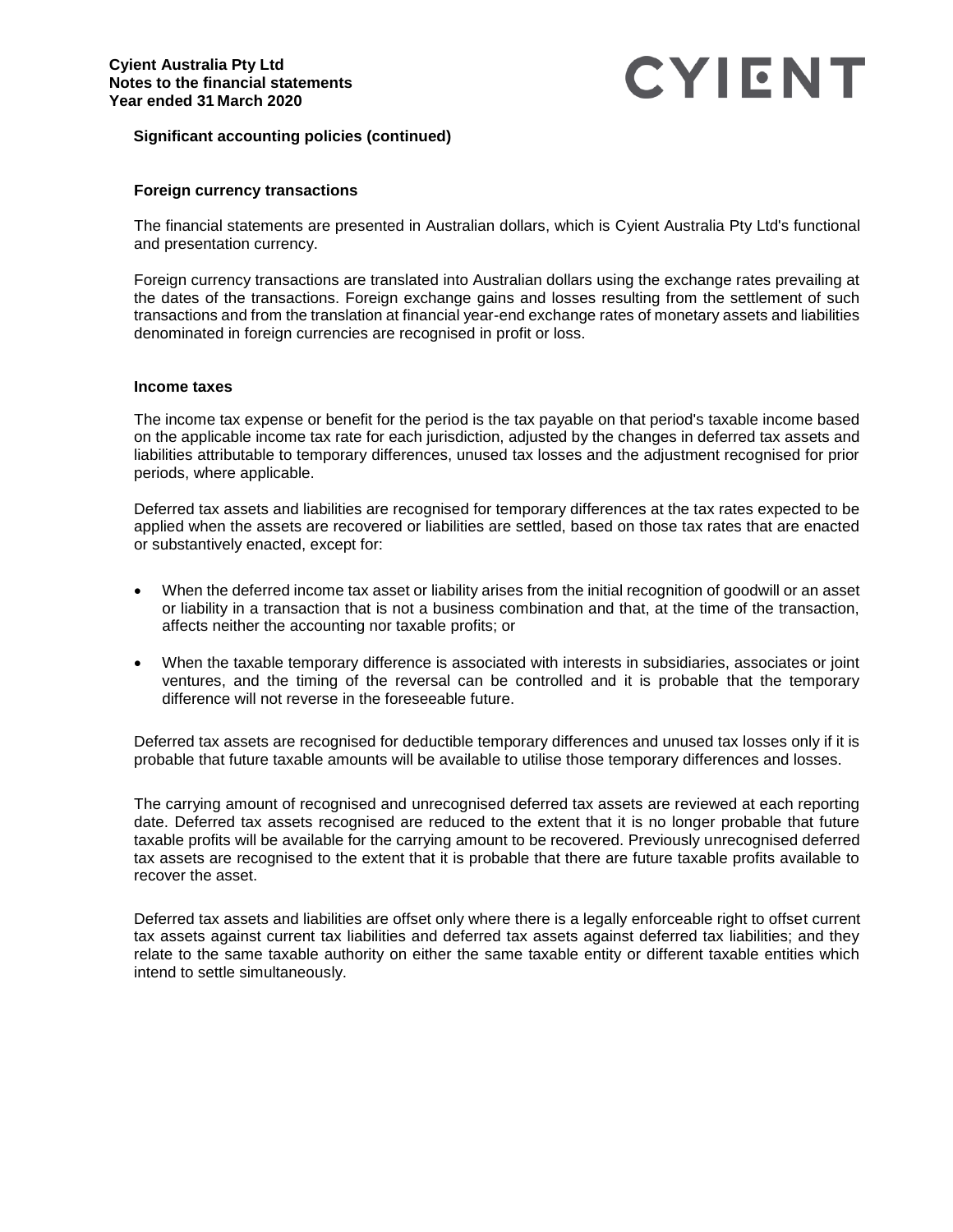# **Significant accounting policies (continued)**

# **Current and non-current classification**

Assets and liabilities are presented in the statement of financial position based on current and non-current classification.

An asset is classified as current when: it is either expected to be realised or intended to be sold or consumed in the company's normal operating cycle; it is held primarily for the purpose of trading; it is expected to be realised within 12 months after the reporting period; or the asset is cash or cash equivalent unless restricted from being exchanged or used to settle a liability for at least 12 months after the reporting period. All other assets are classified as non-current.

A liability is classified as current when: it is either expected to be settled in the company's normal operating cycle; it is held primarily for the purpose of trading; it is due to be settled within 12 months after the reporting period; or there is no unconditional right to defer the settlement of the liability for at least 12 months after the reporting period. All other liabilities are classified as non-current.

Deferred tax assets and liabilities are always classified as non-current.

## **Cash and cash equivalents**

Cash comprises cash on hand, in bank and demand deposits with banks. The Company considers all highly liquid financial instruments, which are readily convertible into cash and have original maturities of three months or less from the date of purchase, to be cash equivalents. Such cash equivalents are subject to insignificant risk of changes in value. For the statement of cash flows presentation purposes, cash and cash equivalents also includes bank overdrafts, which are shown within borrowings in current liabilities on the statement of financial position.

## **Trade and other receivables**

Trade receivables are initially recognised at fair value and subsequently measured at amortised cost using the effective interest method, less any allowance for expected credit losses. Trade receivables are generally due for settlement within 30 days.

The company has applied the simplified approach to measuring expected credit losses, which uses a lifetime expected loss allowance. To measure the expected credit losses, trade receivables have been grouped based on days overdue.

Other receivables are recognised at amortised cost, less any allowance for expected credit losses.

## **Contract assets**

Contract assets are recognised when the company has transferred goods or services to the customer but where the company is yet to establish an unconditional right to consideration. Contract assets are treated as financial assets for impairment purposes.

## **Customer fulfilment costs**

Customer fulfilment costs are capitalised as an asset when all the following are met: (i) the costs relate directly to the contract or specifically identifiable proposed contract; (ii) the costs generate or enhance resources of the company that will be used to satisfy future performance obligations; and (iii) the costs are expected to be recovered. Customer fulfilment costs are amortised on a straight-line basis over the term of the contract.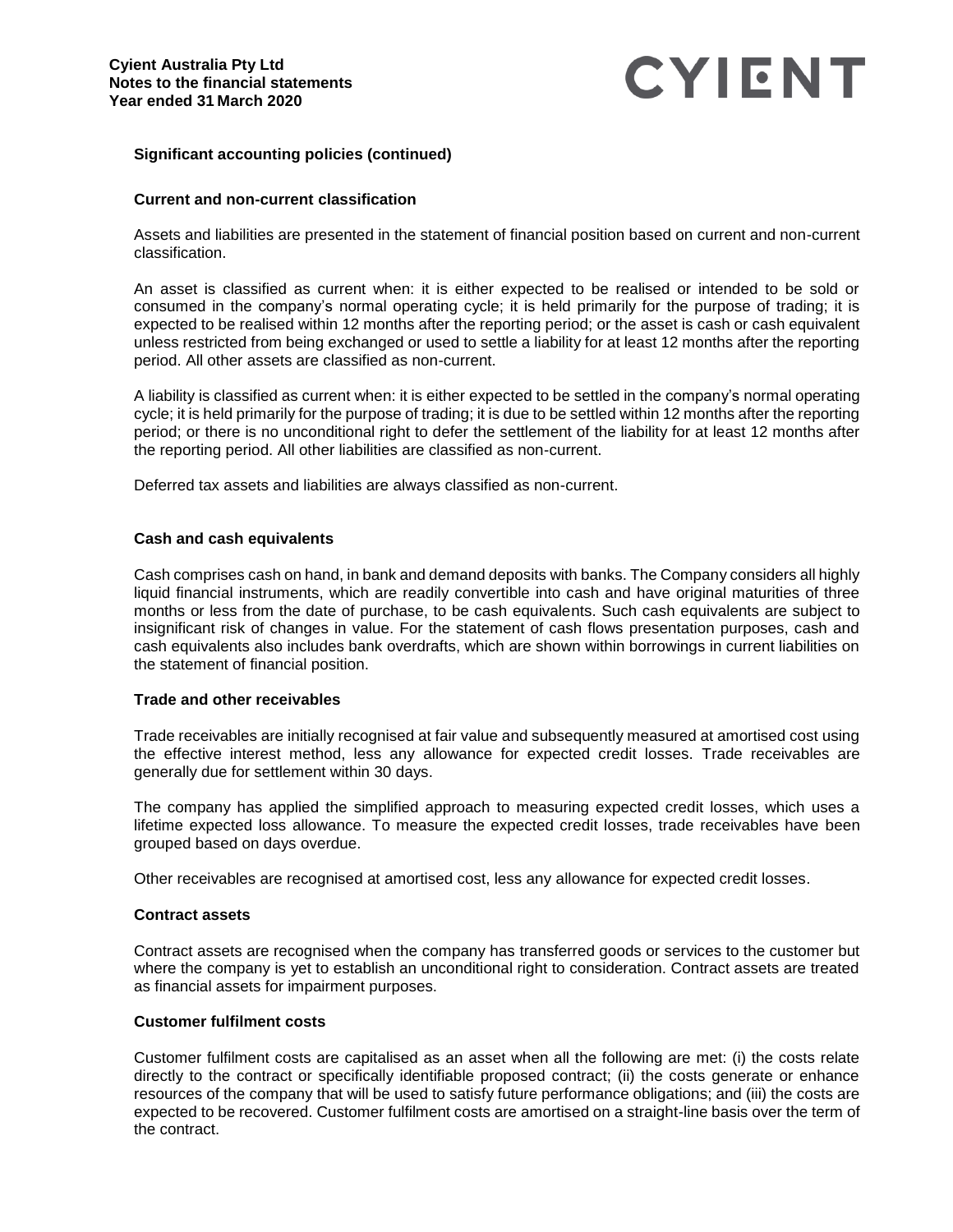# **Significant accounting policies (continued)**

### **Investment in subsidiaries**

Subsidiaries are all those entities over which the Company has control. The Company controls an entity when the Company is exposed to, or has rights to, variable returns from its involvement with the entity and has the ability to affect those returns through its power to direct the activities of the entity. Subsidiaries have not been consolidated in these financial statements as the Company has elected not to consolidate under AASB 10 *Consolidated Financial Statements* as allowed under AASB 127 *Separate Financial Statements.*

Interests in subsidiaries are accounted for at cost, less any impairment, in the parent entity. Dividends received from subsidiaries are recognised as other income by the parent entity.

### **Associates**

Associates are entities over which the company has significant influence but not control or joint control. Investments in associates are accounted for using the equity method. Under the equity method, the share of the profits or losses of the associate is recognised in profit or loss and the share of the movements in equity is recognised in other comprehensive income. Investments in associates are carried in the statement of financial position at cost plus post-acquisition changes in the company's share of net assets of the associate. Goodwill relating to the associate is included in the carrying amount of the investment and is neither amortised nor individually tested for impairment. Dividends received or receivable from associates reduce the carrying amount of the investment.

When the company's share of losses in an associate equal or exceed its interest in the associate, including any unsecured long-term receivables, the company entity does not recognise further losses, unless it has incurred obligations or made payments on behalf of the associate.

The company discontinues the use of the equity method upon the loss of significant influence over the associate and recognises any retained investment at its fair value. Any difference between the associate's carrying amount, fair value of the retained investment and proceeds from disposal is recognised in profit or loss.

#### **Investments and other financial assets**

Investments and other financial assets are initially measured at fair value. Transaction costs are included as part of the initial measurement, except for financial assets at fair value through profit or loss. Such assets are subsequently measured at either amortised cost or fair value depending on their classification. Classification is determined based on both the business model within which such assets are held and the contractual cash flow characteristics of the financial asset unless, an accounting mismatch is being avoided.

#### *Financial assets at fair value through profit or loss*

Financial assets not measured at amortised cost or at fair value through other comprehensive income are classified as financial assets at fair value through profit or loss. Typically, such financial assets will be either: (i) held for trading, where they are acquired for the purpose of selling in the short-term with an intention of making a profit, or a derivative; or (ii) designated as such upon initial recognition where permitted. Fair value movements are recognised in profit or loss.

#### *Financial assets at fair value through other comprehensive income*

Financial assets at fair value through other comprehensive income include equity investments which the company intends to hold for the foreseeable future and has irrevocably elected to classify them as such upon initial recognition.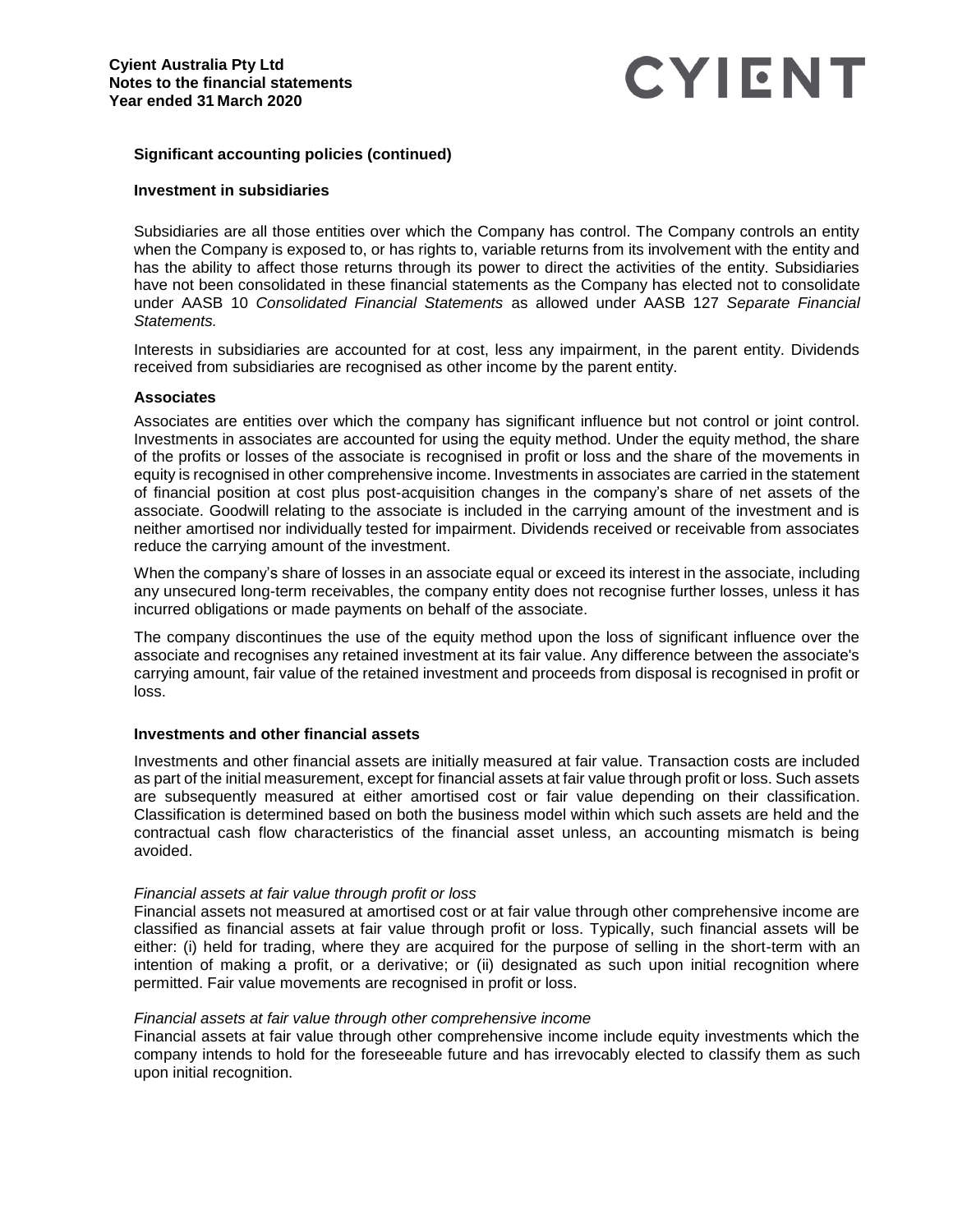# **Significant accounting policies (continued)**

# **Investments and other financial assets (continued)**

### *Impairment of financial assets*

The company recognises a loss allowance for expected credit losses on financial assets which are either measured at amortised cost or fair value through other comprehensive income. The measurement of the loss allowance depends upon the company's assessment at the end of each reporting period as to whether the financial instrument's credit risk has increased significantly since initial recognition, based on reasonable and supportable information that is available, without undue cost or effort to obtain.

Where there has not been a significant increase in exposure to credit risk since initial recognition, a 12 month expected credit loss allowance is estimated. This represents a portion of the asset's lifetime expected credit losses that is attributable to a default event that is possible within the next 12 months. Where a financial asset has become credit impaired or where it is determined that credit risk has increased significantly, the loss allowance is based on the asset's lifetime expected credit losses. The amount of expected credit loss recognised is measured on the basis of the probability weighted present value of anticipated cash shortfalls over the life of the instrument discounted at the original effective interest rate.

For financial assets measured at fair value through other comprehensive income, the loss allowance is recognised within other comprehensive income. In all other cases, the loss allowance is recognised in profit or loss.

#### *Derecognition of financial assets*

Financial assets are derecognised when the rights to receive cash flows have expired or have been transferred and the company has transferred substantially all the risks and rewards of ownership. When there is no reasonable expectation of recovering part or all of a financial asset, it's carrying value is written off.

## **Property, plant and equipment**

Property, plant and equipment are stated at cost, less accumulated depreciation and impairment, if any. Costs directly attributable to the acquisition are capitalized until the property, plant and equipment are ready for use, as intended by management.

The Company depreciates property, plant and equipment using the straight-line method over their expected useful lives as follows:

| Type of asset                 | Useful life                                       |
|-------------------------------|---------------------------------------------------|
| Plant and equipment           | 3 - 10 vears                                      |
| <b>Furniture and Fixtures</b> | 10 vears                                          |
| Leasehold improvements        | Shorter of lease period or estimated useful lives |

Depreciation methods, useful lives and residual values are reviewed periodically including at each financial year-end.

An item of property, plant and equipment is derecognised upon disposal or when no future economic benefits are expected to arise from the continued use of the asset. Any gain or loss arising on the disposal or retirement of an item of property, plant and equipment is determined as the difference between the sales proceeds and the carrying amount of the asset and is recognised in the consolidated statement of profit or loss.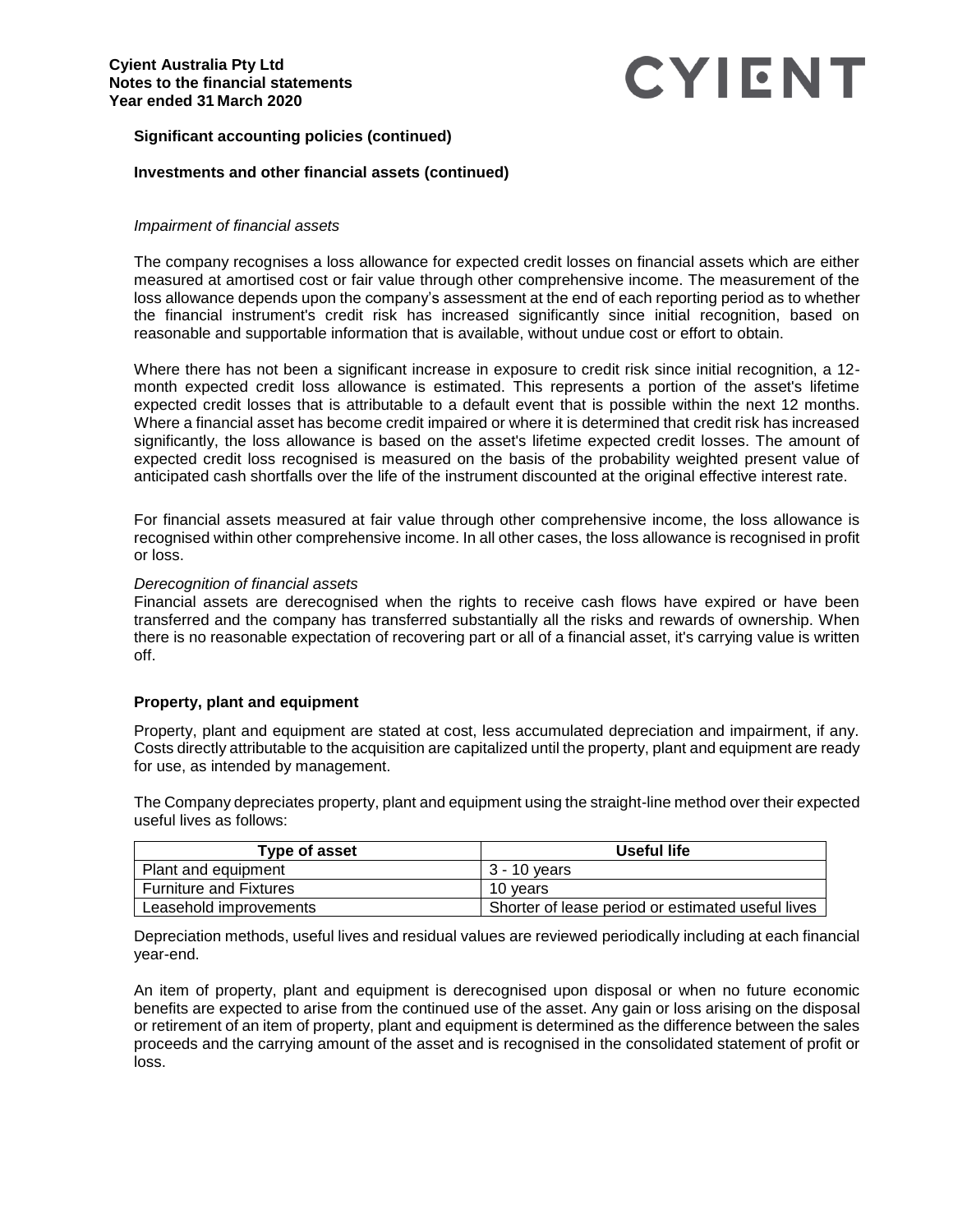# **Significant accounting policies (continued)**

# **Intangible assets**

Intangible assets are stated at cost less accumulated amortization and impairment.

Intangible assets acquired in a business combination and recognised separately from goodwill are initially recognised at their fair value at the acquisition date (which is regarded as their cost). Subsequent to initial recognition, intangible assets acquired in a business combination are reported at cost less accumulated amortisation and accumulated impairment losses.

Intangible assets are amortised over their estimated useful life on a straight-line basis as follows:

| Type of asset      | Useful life |
|--------------------|-------------|
| Customer contracts | 6 vears     |
| Software           | 3 vears     |
| Technology/IP      | 2 years     |

Expenditure incurred towards development eligible for capitalization are carried as intangible assets under development where such assets are not yet ready for their intended use.

An intangible asset is de-recognised on disposal, or when no future economic benefits are expected from use or disposal. Gains or losses arising from de-recognition of an intangible asset, measured as the difference between the net disposal proceeds and the carrying amount of the asset, are recognised in profit or loss when the asset is de-recognised.

### **Impairment of non-financial assets**

Goodwill and other intangible assets that have an indefinite useful life are not subject to amortisation and are tested annually for impairment, or more frequently if events or changes in circumstances indicate that they might be impaired. Other non-financial assets are reviewed for impairment whenever events or changes in circumstances indicate that the carrying amount may not be recoverable. An impairment loss is recognised for the amount by which the asset's carrying amount exceeds its recoverable amount.

Intangible assets under development are tested for impairment annually.

Recoverable amount is the higher of an asset's fair value less costs of disposal and value-in-use. The value-in-use is the present value of the estimated future cash flows relating to the asset using a pre-tax discount rate specific to the asset or cash-generating unit to which the asset belongs. Assets that do not have independent cash flows are grouped together to form a cash-generating unit.

If such assets are considered to be impaired, the impairment to be recognized in the statement of profit or loss is measured by the amount by which the carrying value of the assets exceeds the estimated recoverable amount of the asset. An impairment loss is reversed in the statement of profit or loss if there has been a change in the estimates used to determine the recoverable amount. The carrying amount of the asset is increased to its revised recoverable amount, provided that this amount does not exceed the carrying amount that would have been determined (net of any accumulated amortization or depreciation) had no impairment loss been recognized for the asset in prior years.

## **Trade and other payables**

These amounts represent liabilities for goods and services provided to the company prior to the end of the financial year and which are unpaid. Due to their short-term nature they are measured at amortised cost and are not discounted. The amounts are unsecured and are usually paid within 30 days of recognition.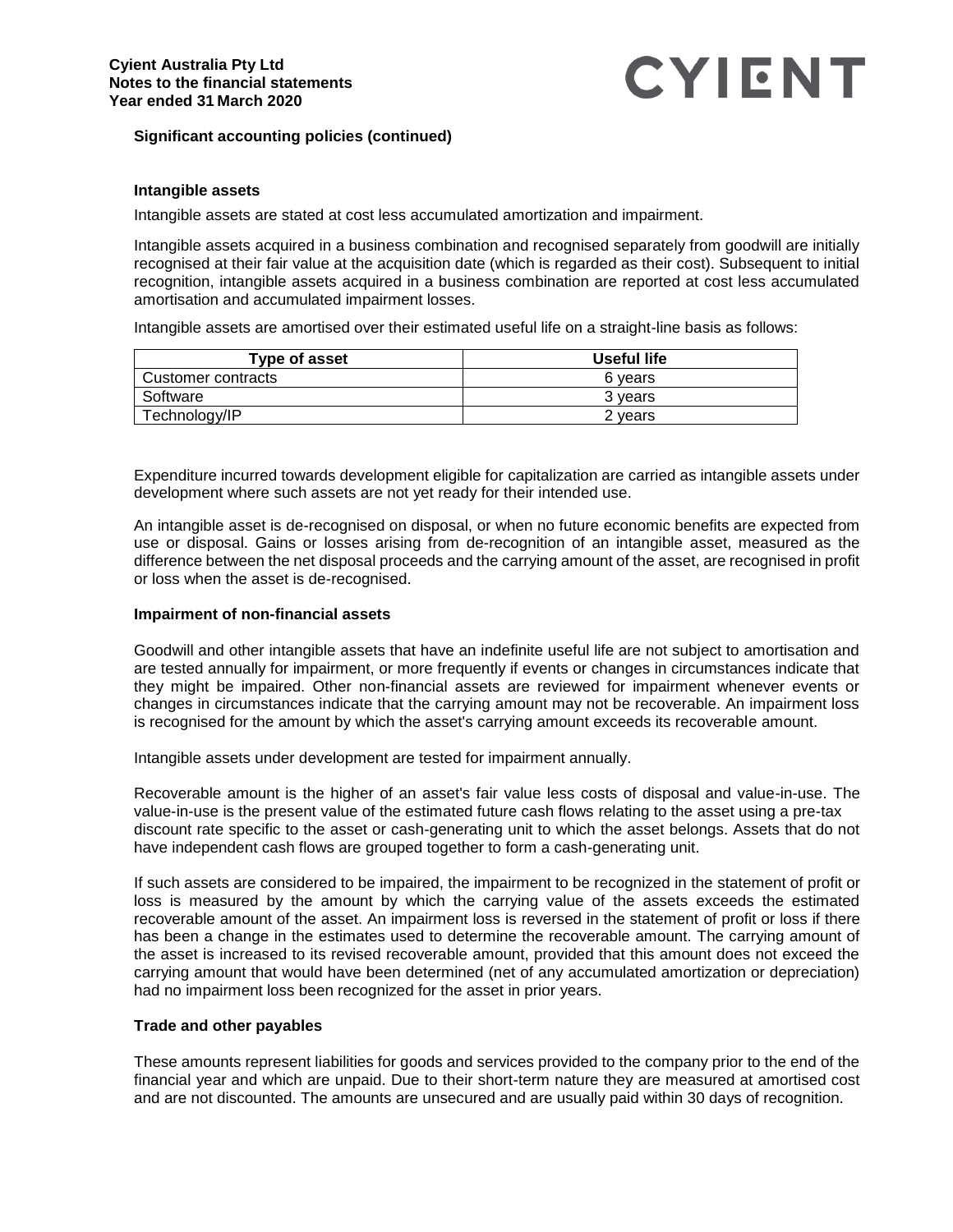# **Significant accounting policies (continued)**

# **Contract liabilities**

Contract liabilities represent the company's obligation to transfer goods or services to a customer and are recognised when a customer pays consideration, or when the company recognises a receivable to reflect its unconditional right to consideration (whichever is earlier) before the company has transferred the goods or services to the customer.

## **Finance costs**

Finance costs attributable to qualifying assets are capitalised as part of the asset. All other finance costs are expensed in the period in which they are incurred.

### **Leases**

## **Company as a lessee**

The Company assesses whether a contract contains a lease, at inception of a contract. A contract is, or contains, a lease if the contract conveys the right to control the use of an identified asset for a period of time in exchange for consideration.

At the date of commencement of the lease, the Company recognizes a right-of-use asset ("ROU") and a corresponding lease liability for all lease arrangements in which it is a lessee, except for leases with a term of twelve months or less (short-term leases) and low value leases. For these short-term and low value leases, the Company recognizes the lease payments as an operating expense on a straight-line basis over the term of the lease.

Certain lease arrangements include the options to extend or terminate the lease before the end of the lease term. ROU assets and lease liabilities includes these options when it is reasonably certain that they will be exercised.

## **Right-of-use assets**

The right-of-use assets are initially recognized at cost, which comprises the initial amount of the lease liability adjusted for any lease payments made at or prior to the commencement date of the lease plus any initial direct costs less any lease incentives. They are subsequently measured at cost less accumulated depreciation and impairment losses and adjusted for any re-measurement of lease liabilities.

Right-of-use assets are depreciated from the commencement date on a straight-line basis over the shorter of the lease term and useful life of the underlying asset. Right of use assets are evaluated for recoverability whenever events or changes in circumstances indicate that their carrying amounts may not be recoverable. The right-of-use assets are also subject to impairment.

| <b>ROU asset</b> | <b>Useful lives</b> |
|------------------|---------------------|
| <b>Buildings</b> | 2-3 years           |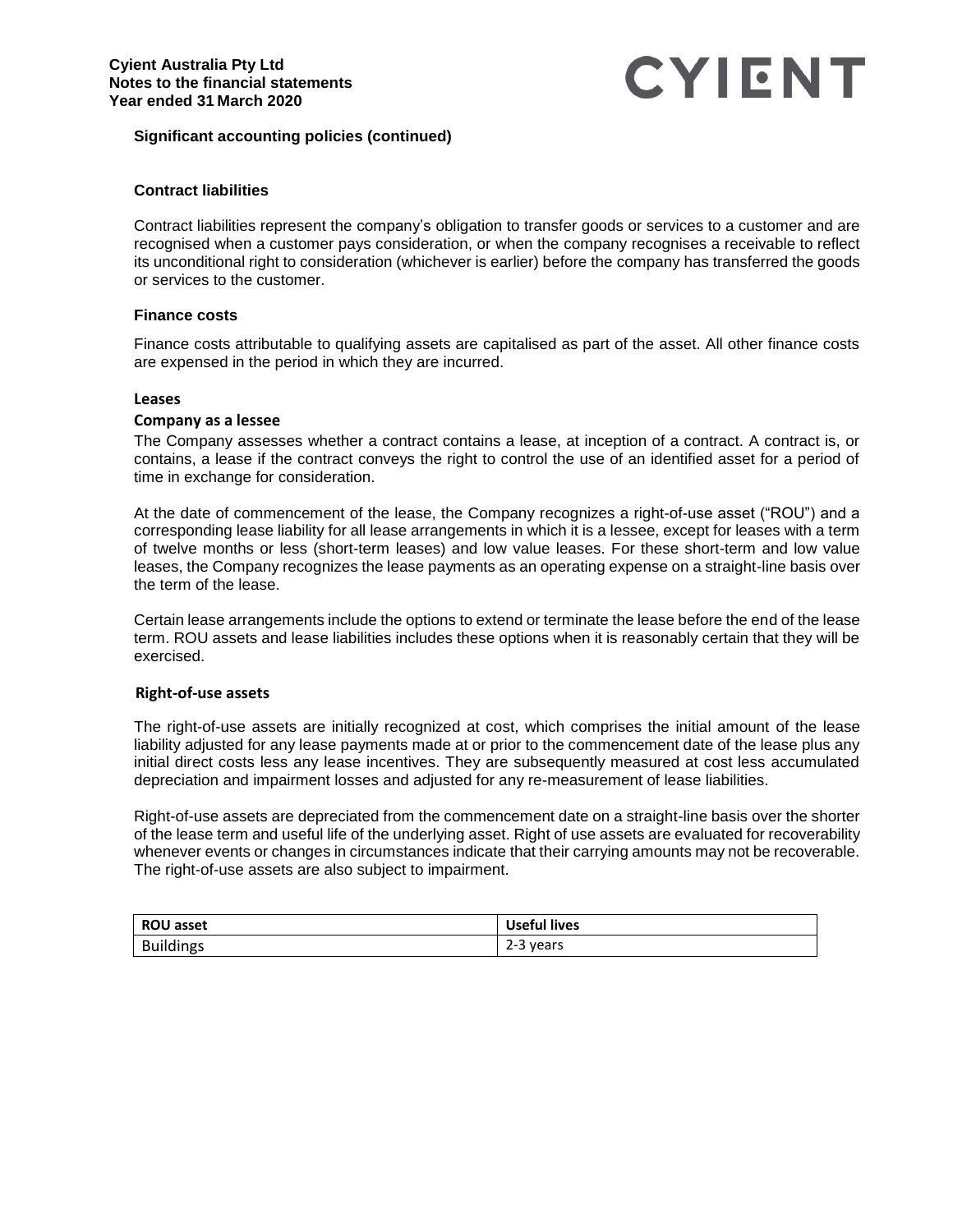# **Significant accounting policies (continued)**

## **Leases (continued)**

#### **Lease liabilities**

The lease liability is initially measured at amortized cost at the present value of the future lease payments. The lease payments are discounted using the interest rate implicit in the lease or, if not readily determinable, using the incremental borrowing rates in the country of domicile of the leases. After the commencement date, the amount of lease liabilities is increased to reflect the accretion of interest and reduced for the lease payments made or a change in the assessment of extension or termination options. Lease liabilities are re-measured with a corresponding adjustment to the related right of use asset if there is a modification, a change in the lease term, a change in the lease payments (e.g., changes to future payments resulting from a change in an index or rate used to determine such lease payments).

Lease liability and ROU asset have been separately presented in the Balance Sheet and lease payments have been classified as financing cash flows.

### **Provisions**

Provisions are recognised when the Company has a present legal or constructive obligation as a result of past events, it is probable that an outflow of resources will be required to settle the obligation and the amount can be reliably estimated.

Provisions are measured at the present value of management's best estimate of the expenditure required to settle the present obligation at the end of the reporting period. The discount rate used to determine the present value is a pre-tax rate that reflects current market assessments of the time value of money and the risks specific to the liability. The increase in the provision due to the passage of time is recognised as interest expense. Provisions are not recognised for future operating losses.

#### **Employee benefits**

#### *Short-term employee benefits:*

Liabilities for wages and salaries, including non-monetary benefits, annual leave and long service leave expected to be settled wholly within 12 months of the reporting date are measured at the amounts expected to be paid when the liabilities are settled.

#### *Other long-term employee benefits:*

The liability for annual leave and long service leave not expected to be settled within 12 months of the reporting date are measured at the present value of expected future payments to be made in respect of services provided by employees up to the reporting date using the projected unit credit method. Consideration is given to expected future wage and salary levels, experience of employee departures and periods of service. Expected future payments are discounted using market yields at the reporting date on corporate bonds with terms to maturity and currency that match, as closely as possible, the estimated future cash outflows.

### *Defined contribution superannuation expense:*

Contributions to defined contribution superannuation plans are expensed in the period in which they are incurred.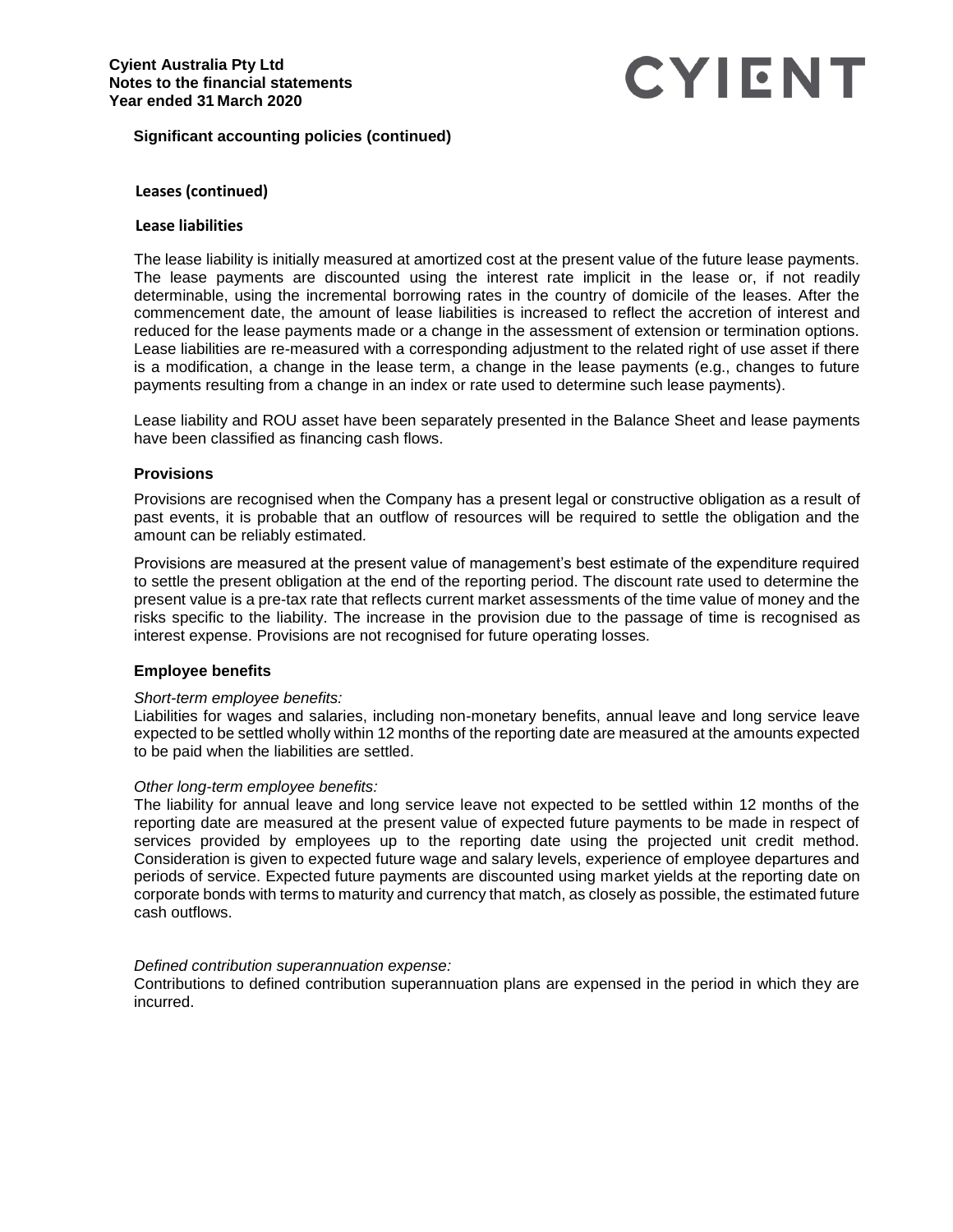# **Significant accounting policies (continued)**

## **Issued capital**

Ordinary shares are classified as equity. Incremental costs directly attributable to the issue of new shares or options are shown in equity as a deduction, net of tax, from the proceeds.

### **Dividends**

Dividends are recognised when declared during the financial year and no longer at the discretion of the company.

## **Goods and Services Tax ('GST') and other similar taxes**

Revenues, expenses and assets are recognised net of the amount of associated GST, unless the GST incurred is not recoverable from the tax authority. In this case it is recognised as part of the cost of the acquisition of the asset or as part of the expense.

Receivables and payables are stated inclusive of the amount of GST receivable or payable. The net amount of GST recoverable from, or payable to, the tax authority is included in other receivables or other payables in the statement of financial position.

Cash flows are presented on a gross basis. The GST components of cash flows arising from investing or financing activities which are recoverable from, or payable to the tax authority, are presented as operating cash flows.

Commitments and contingencies are disclosed net of the amount of GST recoverable from, or payable to, the tax authority.

## **Revenue recognition**

The company recognises revenue as follows:

#### *Revenue from contracts with customers*

Revenue is recognised at an amount that reflects the consideration to which the company is expected to be entitled in exchange for transferring goods or services to a customer. For each contract with a customer, the company, identifies the contract with a customer; identifies the performance obligations in the contract; determines the transaction price which takes into account estimates of variable consideration and the time value of money; allocates the transaction price to the separate performance obligations on the basis of the relative stand-alone selling price of each distinct good or service to be delivered; and recognises revenue when or as each performance obligation is satisfied in a manner that depicts the transfer to the customer of the goods or services promised.

Variable consideration within the transaction price, if any, reflects concessions provided to the customer such as discounts, rebates and refunds, any potential bonuses receivable from the customer and any other contingent events. Such estimates are determined using either the 'expected value' or 'most likely amount' method. The measurement of variable consideration is subject to a constraining principle whereby revenue will only be recognised to the extent that it is highly probable that a significant reversal in the amount of cumulative revenue recognised will not occur. The measurement constraint continues until the uncertainty associated with the variable consideration is subsequently resolved. Amounts received that are subject to the constraining principle are recognised as a refund liability.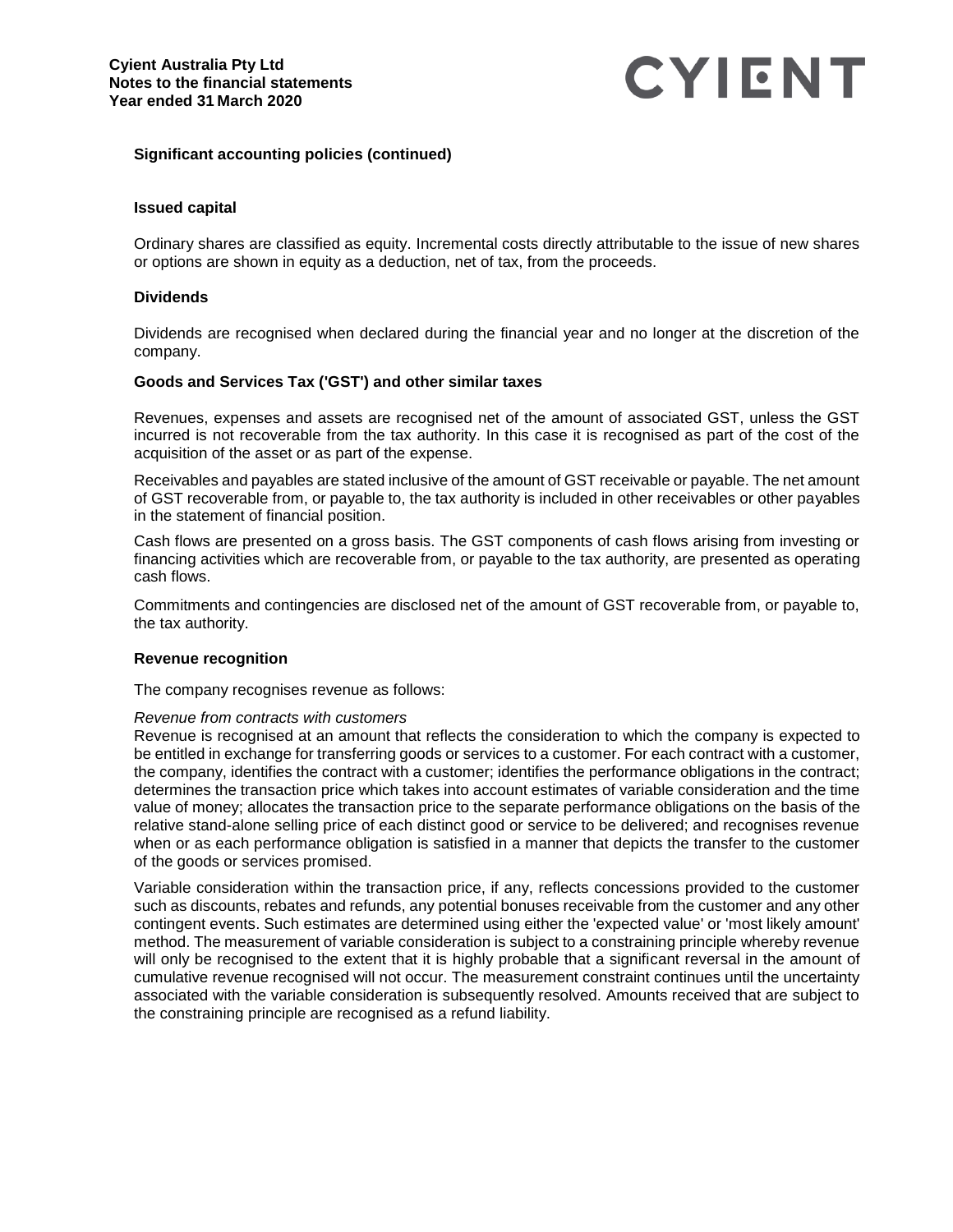# **Significant accounting policies (continued)**

### *Rendering of services*

Revenue recognition depends on the arrangements with the customer which are either on "Time and material" or on a "Time bound fixed price" basis.

Revenue from software services performed on a "time and material" basis is recognised as and when services are performed.

Revenue from fixed-price contracts is based on forecasted expected costs of satisfying each performance obligation which are satisfied over time and when there is no uncertainty as to measurement or collectability of consideration. When there is uncertainty as to measurement or ultimate collectability, revenue recognition is postponed until such uncertainty is resolved. The input method has been used to measure the progress towards completion of each performance obligation as there is direct relationship between input and productivity. In certain projects, a fixed quantum of service or output units is agreed at a fixed price for a fixed term. In such contracts, revenue is recognised with respect to the actual output achieved till date as a percentage of total contractual output. Any residual service unutilised by the customer is recognised as revenue on completion of the term.

Revenues from fixed-price maintenance contracts are recognised pro-rata over the period of the contract in which the services are rendered.

# **Other income**

Income from interest is recognised on a time proportion basis taking into account the amount outstanding and rate applicable in the transaction, using the effective interest method.

Foreign currency gains and losses are reported on net basis. This includes the changes in the fair value of foreign exchange derivative instruments, which are accounted at fair value through profit or loss.

Other revenue is recognised when it is received or when the right to receive payment is established.

#### **Rounding of amounts**

The Company is of a kind referred to in Corporations Instrument 2016/191, issued by the Australian Securities and Investments Commission, relating to 'rounding-off'. Amounts in this report have been rounded off in accordance with that Corporations Instrument to the nearest dollar.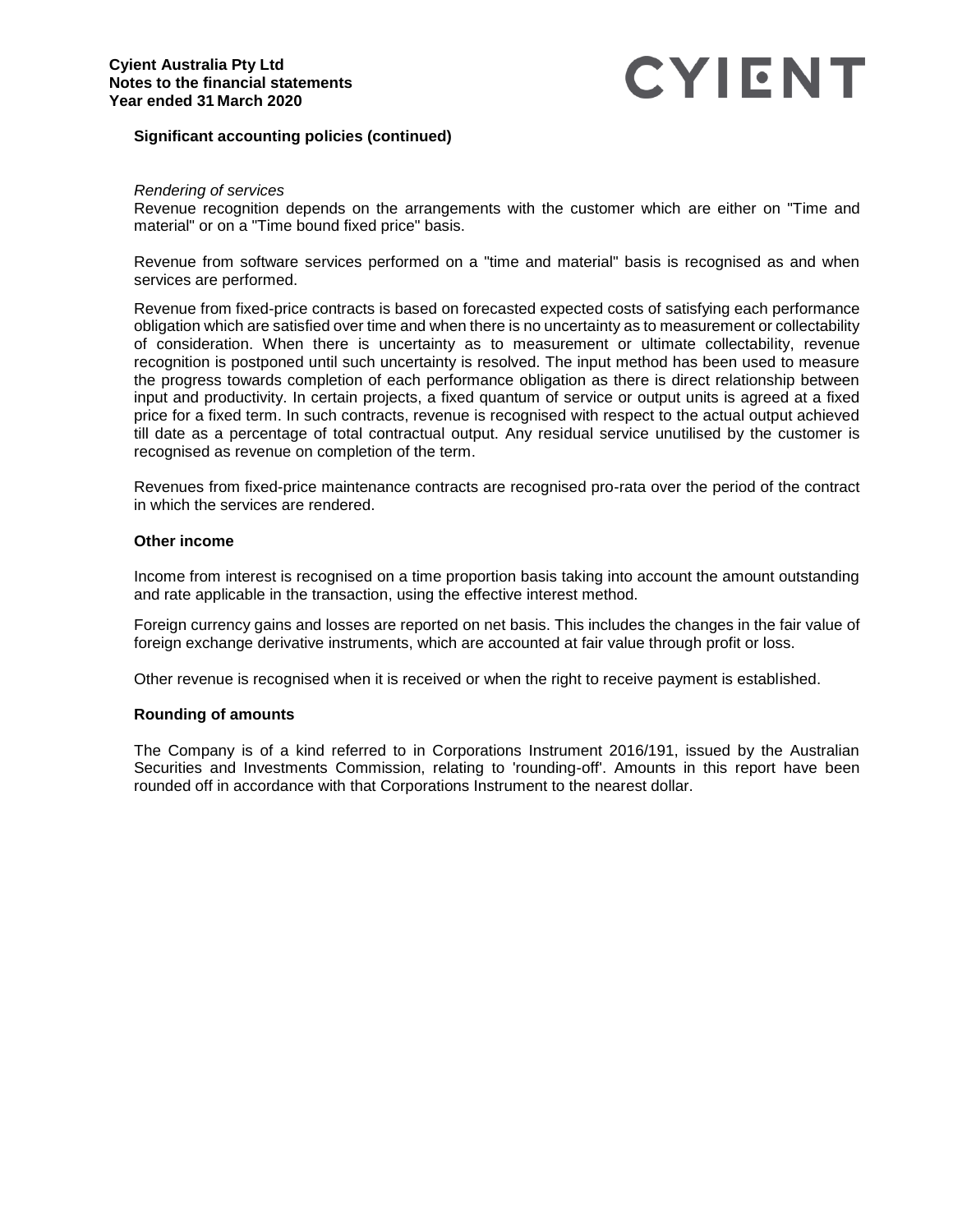### **2. Critical accounting judgements, estimates and assumptions**

The preparation of the financial statements requires management to make judgements, estimates and assumptions that affect the reported amounts in the financial statements. Management continually evaluates its judgements and estimates in relation to assets, liabilities, contingent liabilities, revenue and expenses. Management bases its judgements, estimates and assumptions on historical experience and on other various factors, including expectations of future events, management believes to be reasonable under the circumstances. The resulting accounting judgements and estimates will seldom equal the related actual results. The judgements, estimates and assumptions that have a significant risk of causing a material adjustment to the carrying amounts of assets and liabilities (refer to the respective notes) within the next financial year are discussed below.

### *Determination of variable consideration*

Judgement is exercised in estimating variable consideration which is determined having regard to past experience with respect to the goods returned to the company where the customer maintains a right of return pursuant to the customer contract or where goods or services have a variable component. Revenue will only be recognised to the extent that it is highly probable that a significant reversal in the amount of cumulative revenue recognised under the contract will not occur when the uncertainty associated with the variable consideration is subsequently resolved.

#### *Allowance for expected credit losses*

The allowance for expected credit losses assessment requires a degree of estimation and judgement. It is based on the lifetime expected credit loss, grouped based on days overdue, and makes assumptions to allocate an overall expected credit loss rate for each group. These assumptions include recent sales experience and historical collection rates.

## *Estimation of useful lives of assets*

The company determines the estimated useful lives and related depreciation and amortisation charges for its property, plant and equipment and finite life intangible assets. The useful lives could change significantly as a result of technical innovations or some other event. The depreciation and amortisation charge will increase where the useful lives are less than previously estimated lives, or technically obsolete or nonstrategic assets that have been abandoned or sold will be written off or written down.

## *Impairment of non-financial assets and other indefinite life intangible assets*

The company assesses impairment of non-financial assets other than goodwill and other indefinite life intangible assets at each reporting date by evaluating conditions specific to the company and to the particular asset that may lead to impairment. If an impairment trigger exists, the recoverable amount of the asset is determined. This involves fair value less costs of disposal or value-in-use calculations, which incorporate a number of key estimates and assumptions.

#### *Income tax*

The company is subject to income taxes in the jurisdictions in which it operates. Significant judgement is required in determining the provision for income tax. There are many transactions and calculations undertaken during the ordinary course of business for which the ultimate tax determination is uncertain. The company recognises liabilities for anticipated tax audit issues based on the company's current understanding of the tax law. Where the final tax outcome of these matters is different from the carrying amounts, such differences will impact the current and deferred tax provisions in the period in which such determination is made.